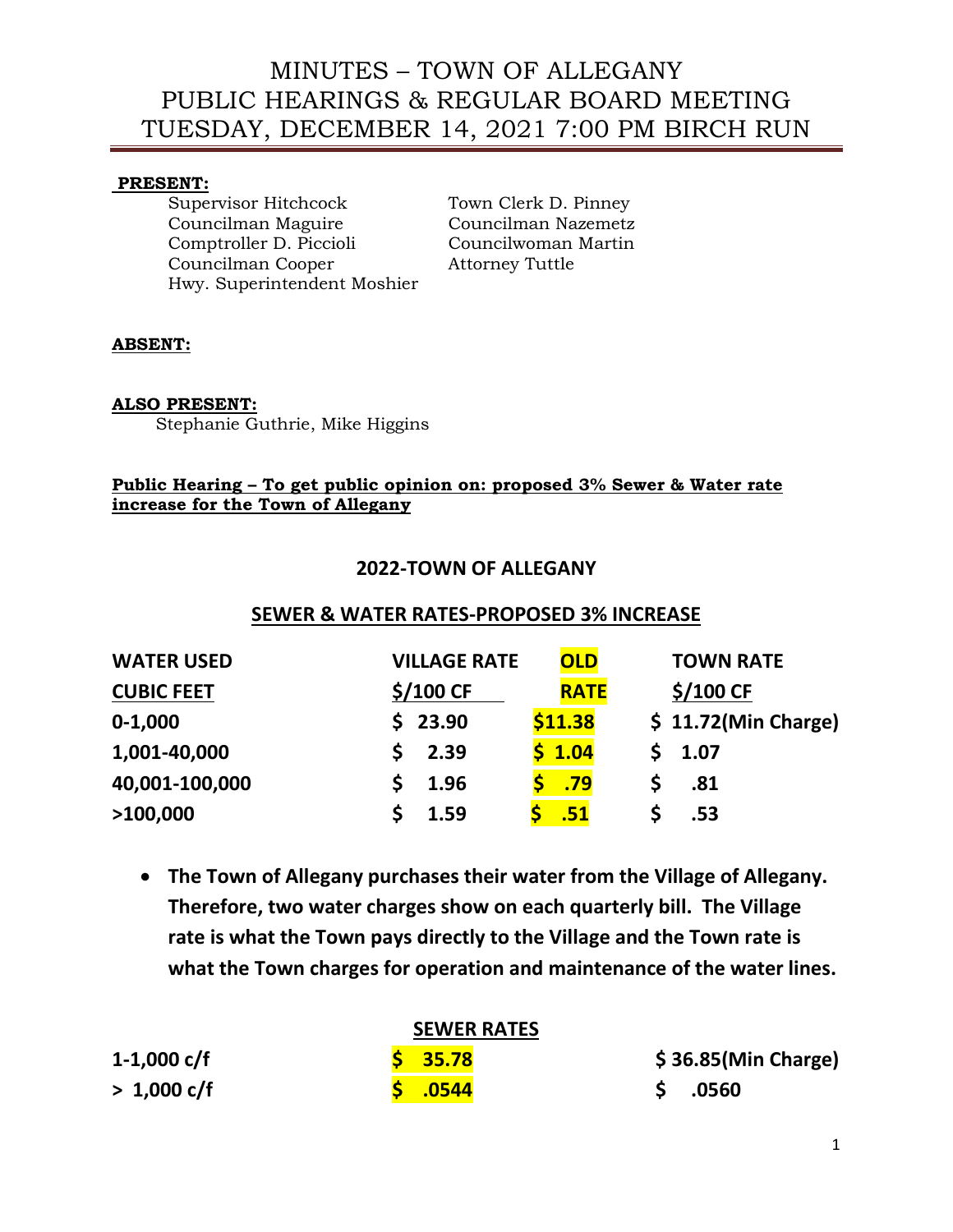# MINUTES – TOWN OF ALLEGANY PUBLIC HEARINGS & REGULAR BOARD MEETING TUESDAY, DECEMBER 14, 2021 7:00 PM BIRCH RUN

- 1. Supervisor Hitchcock opened the Public Hearing
- 2. There were no public comments

#### **#147-MOTION TO CLOSE THE PUBLIC HEARING**

Motion by Councilwoman Martin to close the public hearing at 7:02 pm. 2nd by Councilman Cooper. Hitchcock-aye, Martin- aye, Maguire-aye, Cooper-aye, Nazemetzaye. CARRIED

#### **Regular Town Board Meeting**

#### **Salute to the Flag opened the meeting**

#### **#148-MOTION TO ACCEPT MINUTES FROM THE NOVEMBER 23, 2021 REGULAR BOARD MEETING**

Motion by Councilman Cooper to accept the minutes from the November 23, 2021 Regular Board Meeting as written. 2nd by Councilman Nazemetz. Hitchcock-aye, Martin- aye, Maguire-aye, Cooper- aye, Nazemetz-aye. CARRIED

#### **AUDITED CLAIMS**

| \$             | 114,178.94 |
|----------------|------------|
| \$             | 6,763.06   |
| \$             | 29,413.44  |
| \$             | 29,073.44  |
| $\mathfrak{P}$ | 76,084.65  |
|                |            |

#### **MONTHLY REPORTS**

Town Clerk Building & Zoning Depts. Highway Dept. Rec. Dept. Cemetery Assessor

> • All Board members have received & reviewed the income & expense reports for November 2021.

Town Justice D. Porter – report for November 2021 – amount collected: \$ 6,565.00. Town Justice A. Spears – report for November 2021– amount collected: \$ 4,675.00.

#### **CORRESPONDENCE - none**